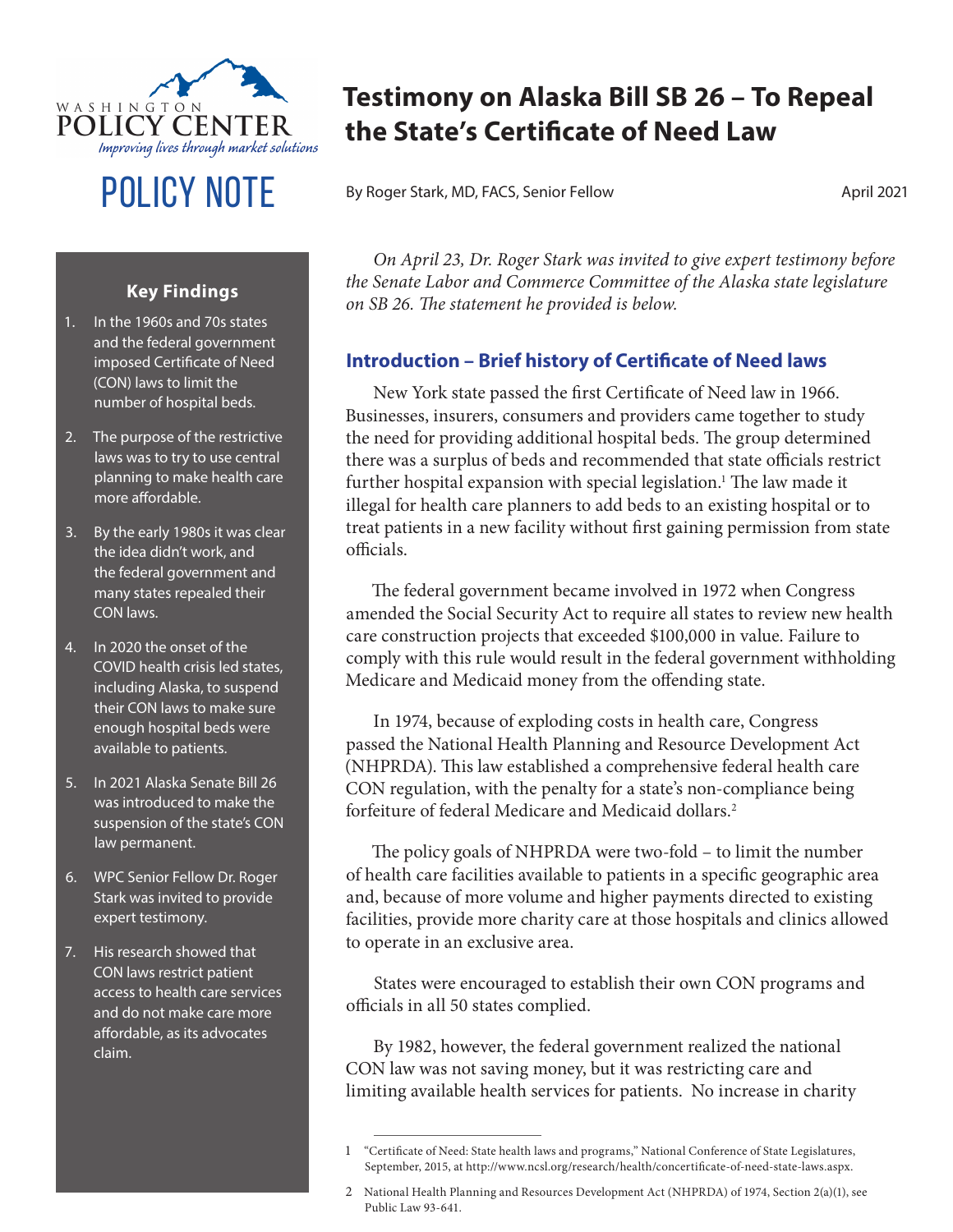care occurred. Recognizing this failure, Congress repealed the federal law in 1987 and subsequently, 12 states repealed their individual CON laws.<sup>3</sup>

#### **Alaska Senate Bill SB 26**

Alaska is one of 38 states that still have some type of Certificate of Need (CON) law. A CON is now required for any medical building, or remodel, or equipment purchase greater than \$1.5 million. SB 26 would repeal the state's CON law as of July 1, 2024, the beginning of FY 2025. The savings to Alaska state taxpayers are estimated at \$232,000 per year.

#### **Certificate of Need law suspended during the COVID-19 pandemic**

The COVID-19 pandemic has caused state governments to respond compassionately and aggressively to provide medical care to the victims of the virus. Twenty-four states, including Alaska, suspended burdensome CON laws to emergently expand health care in  $2020.<sup>4</sup>$ 

On March 31, 2020, Governor Dunleavy suspended Alaska's CON to expand hospital capacity at least until May 12, 2020.<sup>5</sup>

#### **Policy analysis**

The argument in support of the Certificate of Need concept was that the federal government, through Medicare and Medicaid, had paid for health care in the U.S., and this funding, in turn, gave the government the justification to limit the expansion of the health care system through CON laws. These CON limits, however, artificially created monopolies and restricted access to health care for patients, leading to Congress's repeal of the national CON law in 1987.

Certificate of Need limits still restrict access for patients, however, in states like Alaska that still have these laws in force. Over 60 percent of all Americans do not have government-paid health insurance, yet CON laws have an adverse effect on everyone.

The evidence is now clear that CON laws increase the cost of health care. Researchers Stratmann and Russ at George Mason University found that lack of normal competition raised the price of medical care and reduced the availability of hospital beds and medical equipment.<sup>6</sup> An earlier study found almost a 14 percent increase in per-patient health care costs in states with CON laws.<sup>7</sup> The Kaiser Family Foundation reported that health care costs are 11 percent higher overall in states with CON laws compared to states without the restrictive law.<sup>8</sup>

<sup>3</sup> Bill history/Action for 32nd legislature/SB26, The Alaska State Legislature, at http://www.akleg.gov/basis/Bill Detail/32?Root=SB%20%2026#tab2\_4.

<sup>4</sup> "States are suspending Certificate of Need laws in the wake of COVID-19 but the damage might already be done," by A.C. Erickson, Pacific Legal Foundation, January 11, 2021, at https://pacificlegal.org/certificate-of-need-laws-covid-19/.

<sup>5</sup> "Governor announces progress on Alaska COVID-19 economic stabilization plan," Office of Governor Mike Dunleavy, March 31, 2020, at https://gov.alaska.gov/newsroom/2020/03/31/governor-announces-progress-on-alaska-covid-19-economic-stabilizationplan/.

<sup>6</sup> "Do certificate of need laws increase indigent care?," by T. Stratmann and J. Russ, Mercatus Center, George Mason University, July, 2014, at http://mercatus.org/sites/default/files/StratmannCertificate-Need.pdf.

<sup>7</sup> "Endogenous hospital regulation and its effects on hospital and non-hospital expenditures," by J. Lanning, et. al., Journal of Regulatory Economics, June, 1991, at http://link.springer.com/ article/10.1007%2FBF00140955.

<sup>8</sup> "Health care expenditures per capita by state of residence," The Henry J. Kaiser Family Foundation, 2009, at http://kff.org/other/ state-indicator/health-spending-per-capita/.